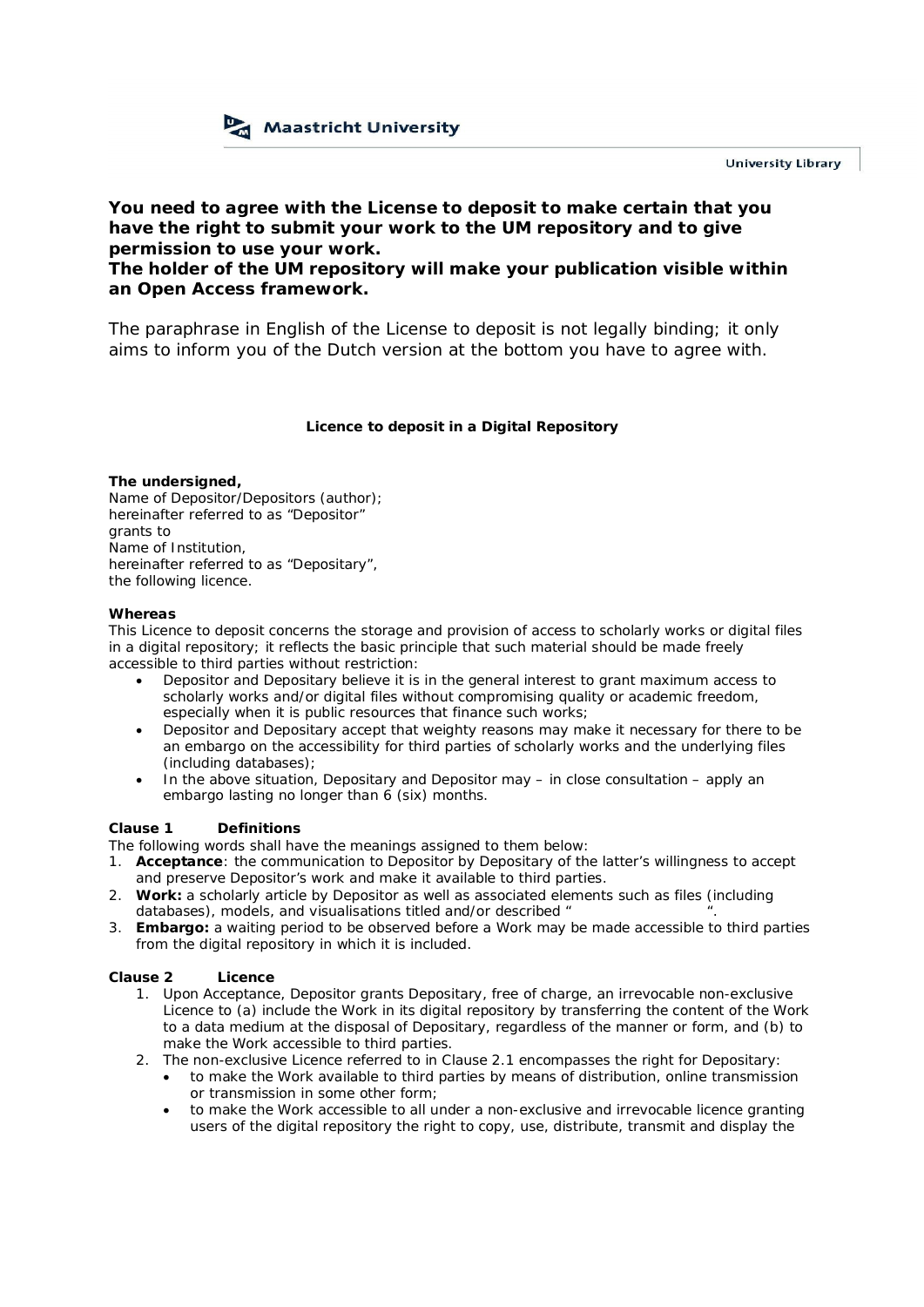

Work publicly and to make and distribute derivative works, on condition that the name of the Depositor and source are properly indicated;

- to store and preserve the Work and keep it accessible for the future;
- · to alter or restrict access if there are weighty reasons for doing so.

### **Clause 3 Obligations of Depositary**

- 1. Depositary shall clearly indicate who Depositor of the Work is and shall also indicate that, when making use of the Work, users are obliged to clearly indicate the name of Depositor and the source of the Work.
- 2. Depositary, to the best of its ability and means, shall permanently store the deposited Work and shall maintain it as readable and accessible.
- 3. Depository shall store the Work and include in its digital repository in its original form. In order to permanently preserve the Work, to ensure that it can be consulted, and to provide electronic access to it, Depositary shall be entitled to make copies of the Work and to alter them; in doing so, Depositary shall do everything reasonably possible to respect the technical functionality, design, and content of the Work.
- 4. If the Work is subject to an Embargo, Depositary, to the best of its ability and means, shall provide effective (technical) facilities to prevent unauthorised third parties from calling up and/or reusing the Work, or parts of the Work, during the Embargo period.
- 5. Depositary shall clearly indicate to users that they require the consent of Depositor or of the titleholder/titleholders for any commercial use of the Work.

### **Clause 4 Moral rights**

- 1. The granting of this Licence to Deposit does not affect Depositor's moral rights in respect of the Work. In particular, Depositor shall have the right to be mentioned as Depositor of the Work and shall have the right to contest any distortion of or adverse effect on his/her Work.
- 2. If Depositor can show that his/her moral rights have been infringed by Depositary's use of his/her Work pursuant to this non-exclusive Licence, he/she shall be entitled to request that Depositary cease using his/her Work in that manner. Depositary shall comply with such request unless this cannot be required of it given the scholarly or historical value of the Work.

#### **Clause 5 Indemnification**

- 1. Depositor warrants Depositary that he/she is the creator in respect of the Work and that the Work does not infringe any rights of any third party.
- 2. Depositor shall indemnify Depositary in respect of claims asserted by third parties regarding the Work, for example infringement of copyright and/or other rights, portrait right, infringement of privacy and/or the Data Protection Act, and/or abuse/defamation.
- 3. Depositor hereby states that, where the Work (or any contribution based on the Work) has been sponsored or subsidised by another institution or organisation than [name of the Institution], all obligations regarding publication and/or other obligations have been complied with that are imposed by said sponsor, institution, or organisation.

## **Clause 6 Liability**

- 1. Depositary shall not be liable in respect of the loss of some or all of the Work.
- 2. Depositary shall not be liable for any damage resulting from any act or omission of a third party to whom Depositary has made the Work available.

#### **Clause 7 Changes/restrictions regarding access to the Work**

- 1. If there are weighty reasons for him/her to do so, Depositor shall be entitled to request Depositary to temporarily suspend access by third parties to the Work or parts of the Work. In that event, Depositary shall retain the Work in the digital repository but, from the point at which Depositor submits his/her request, shall cease to allow third parties to access the Work or parts of the Work. Depositary shall only comply with said request in the event of a contravention of public order or public morals.
- 2. In the event of a contravention of public order or public morals, Depositary shall be entitled to temporarily or permanently restrict or prevent access to the Work or parts of the Work. In such event, Depositary shall inform Depositor as soon as possible.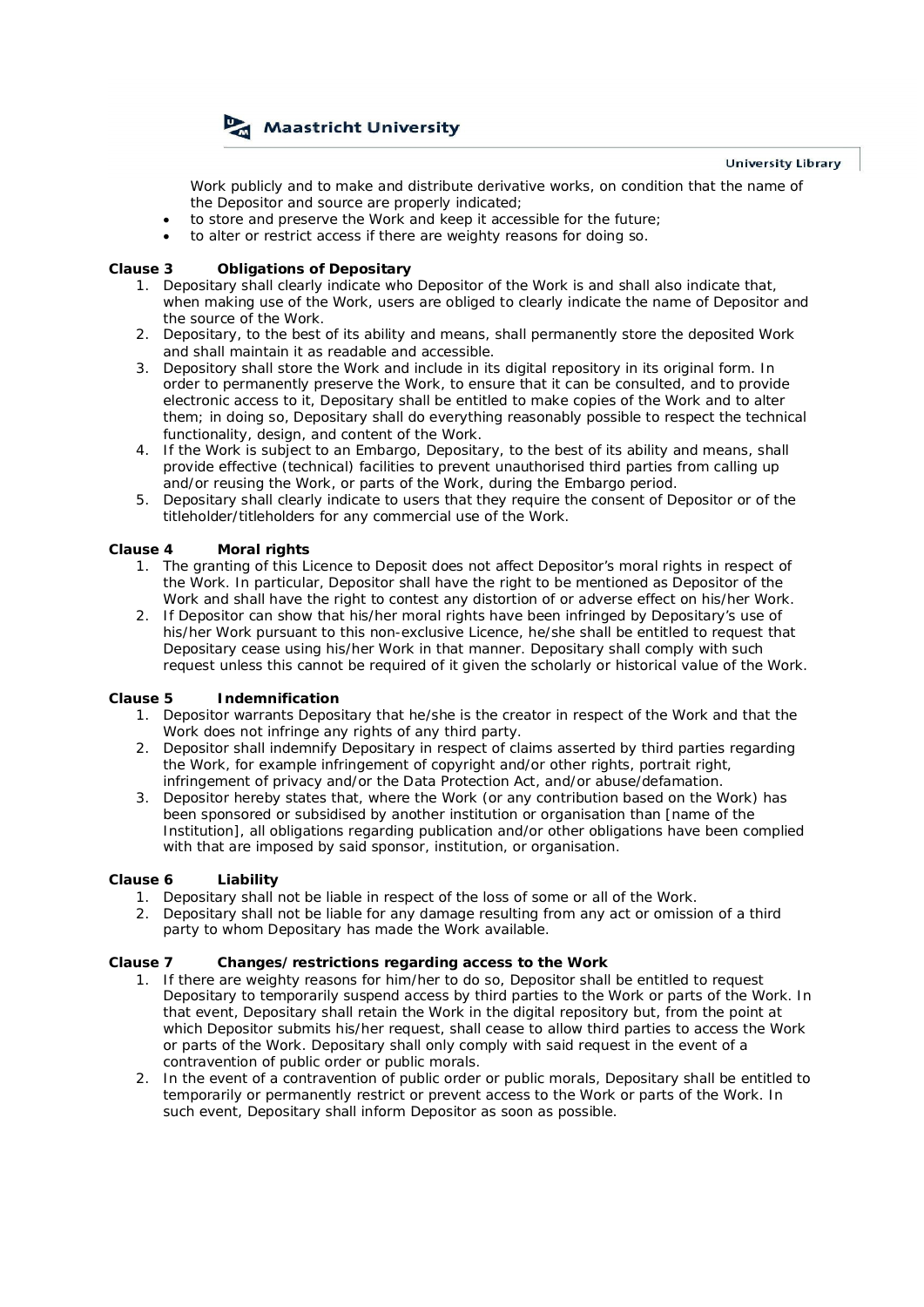

**Clause 8 Legal relationship**

Depositary shall be entitled to transfer its exploitation rights in respect of the Work to a third party on condition that said third party complies with the obligations undertaken by Depositary vis-à-vis Depositor. In the event of such transfer, the legal successor to Depositary shall be bound by the present Licence to Deposit.

**Clause 9 Multiple Depositors**

If the Work has more than one author, Depositor has gained the consent of each of them in order to enter into this Licence to deposit on their behalf.

**Clause 10 Applicable Law**

This Licence to deposit shall be subject to the law of the country in which Depositor resides. Any dispute shall be submitted for adjudication to the competent court in that country according to the normal rules regarding jurisdiction.

**Clause 11 Final Provision** This Licence to deposit shall take effect on the day of Acceptance.

Signed by Depositor on (date)

*Source:* https://www.surf.nl/binaries/content/assets/surf/en/knowledgebase/2009/licence-todeposit.pdf

# *(Dutch)*

**Licentie tot deponeren in UM repository**

| De ondergetekende (auteur), nader te noemen 'de Depotgever' |
|-------------------------------------------------------------|
|                                                             |
|                                                             |
|                                                             |
| verleent aan                                                |
| Universiteit Maastricht                                     |
| nader te noemen 'de Depotnemer'                             |
| de hiernavolgende licentie.                                 |

**Preambule**

Deze Licentie tot deponeren heeft betrekking op het publiekelijk zichtbaar maken van de volledige tekst van wetenschappelijke werken dan wel digitale bestanden via de UM repository en getuigt van het uitgangspunt dat deze zonder enige beperking vrij beschikbaar kunnen worden gesteld aan derden:

- · de Depotgever en Depotnemer zijn van oordeel dat het van algemeen belang is om maximal toegang tot wetenschappelijke werken dan wel digitale bestanden te verschaffen zonder dat de kwaliteit of de academische vrijheid in gedrang komt, zeker als deze met publieke middelen zijn gefinancierd;
- · de Depotgever en Depotnemer aanvaarden dat er wegens zwaarwegende redenen een mogelijk embargo kan rusten op het beschikbaar stellen van het wetenschappelijke werken en de onderliggende (data)bestanden aan derden.

# **Artikel 1. Definities**

Onderstaande begrippen hebben de volgende betekenis: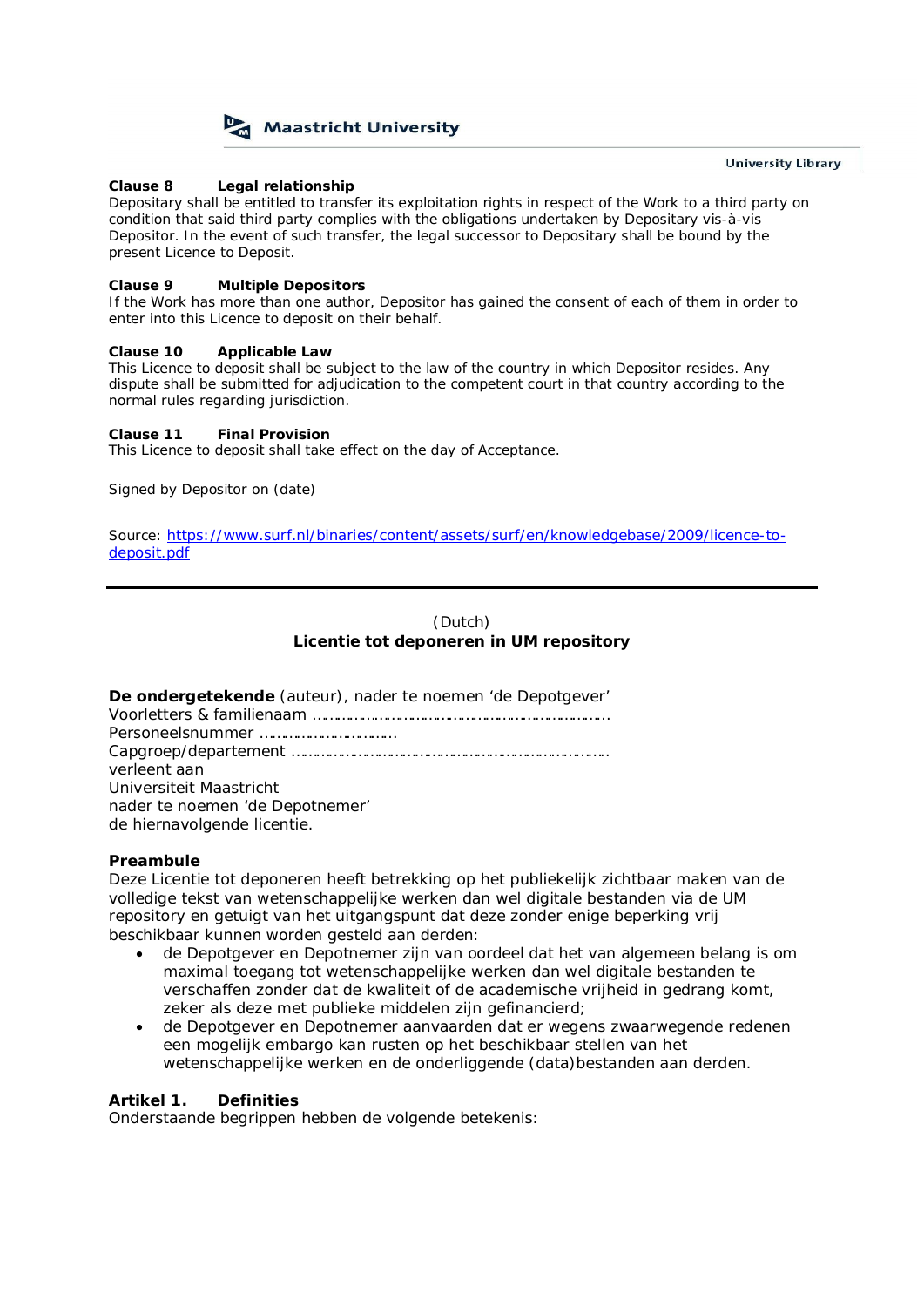

1. **Acceptatie**: het te kennen geven aan de Depotgever door de Depotnemer van zijn bereidheid het werk van de Depotgever in bewaring te nemen, te preserveren en beschikbaar te stellen aan derden.

2. **Werk:** elk door een persoon in dienst van de Universiteit Maastricht geschreven of gepubliceerde wetenschappelijke publicatie inclusief daartoe behorende elementen zoals (data)bestanden, modellen en visualisaties. Waar hierna gesproken wordt over 'Werk' wordt tevens het meervoud 'werken' bedoeld.

3. **Embargo:** wachttijd bepaald door de Depotgever die in acht moet worden genomen voordat een Werk vanuit de digitale repository waarin het is opgenomen, beschikbaar mag worden gesteld aan derden.

4. **Repository:** digitaal depot van 'elektronische publicaties' (bijvoorbeeld: publicatiegegevens, de volledige tekst van publicaties, websites, e-mails, weblogs, datasets, enz.) en andere van oorsprong digitale documenten, naast geluid, beeld of objecten zoals weblectures. Het repository omvat het geheel van apparatuur, programmatuur, procedures, methoden, kennis en vaardigheden om op grootschalige wijze bedoelde informatie op lange termijn te beheren en beschikbaar te houden. Het doel van deze opslag is om deze publicaties gratis, campusbreed of wereldwijd – al dan niet na embargo – toegankelijk te maken.

## **Artikel 2. Licentie**

1. Bij Acceptatie verleent de Depotgever aan de Depotnemer kosteloos een onherroepelijke, niet-exclusieve licentie om a) het Werk op te nemen in zijn digitale repository door het overbrengen van de inhoud van het Werk op een, aan de Depotnemer ter beschikking staande drager, ongeacht op welke wijze en in welke vorm, en om b) het Werk beschikbaar te stellen aan derden.

2. De in het vorige lid genoemde niet-exclusieve licentie omvat het recht voor de Depotgever:

- het Werk aan derden beschikbaar te stellen door verspreiding, on line transmissie of transmissie in een andere vorm;
- het Werk voor iedereen vrij toegankelijk te maken onder een niet-exclusieve. onherroepelijke licentie die een gebruiker van de digitale repository het recht geeft het Werk te verveelvoudigen en openbaar te maken in elk medium en op elke drager, en om het Werk te bewerken en te hergebruiken onder de voorwaarde van juiste naams- en bronvermelding;
- het Werk te archiveren en preserveren en voor de toekomst toegankelijk te houden;
- · de toegankelijkheid te wijzigen of beperken indien daar zwaarwegende redenen voor bestaan.

# **Artikel 3 Verplichtingen Depotnemer**

1. De Depotnemer zal duidelijk vermelden wie de Depotgever van het Werk is, en zal tevens aangeven dat eventuele gebruikers gehouden zijn bij gebruik van het Werk de Depotgever en de herkomst duidelijk te vermelden.

2. De Depotnemer zal, naar beste vermogen en middelen, het gedeponeerde Werk duurzaam archiveren, leesbaar en toegankelijk houden.

3. De Depotnemer zal het Werk in zijn oorspronkelijke vorm archiveren en in zijn digitale repository opnemen. Voor het duurzame behoud, het raadpleegbaar houden en de elektronische beschikbaarstelling van het Werk heeft de Depotnemer het recht kopieën van het Werk te maken en deze te wijzigen, waarbij hij al wat redelijkerwijs mogelijk is zal doen om de technische functionaliteit, vormgeving en inhoud ervan te respecteren.

4. Indien er sprake is van een Embargo zal de Depotnemer, naar beste vermogen en middelen, zorg dragen voor doeltreffende (technische) voorzieningen teneinde te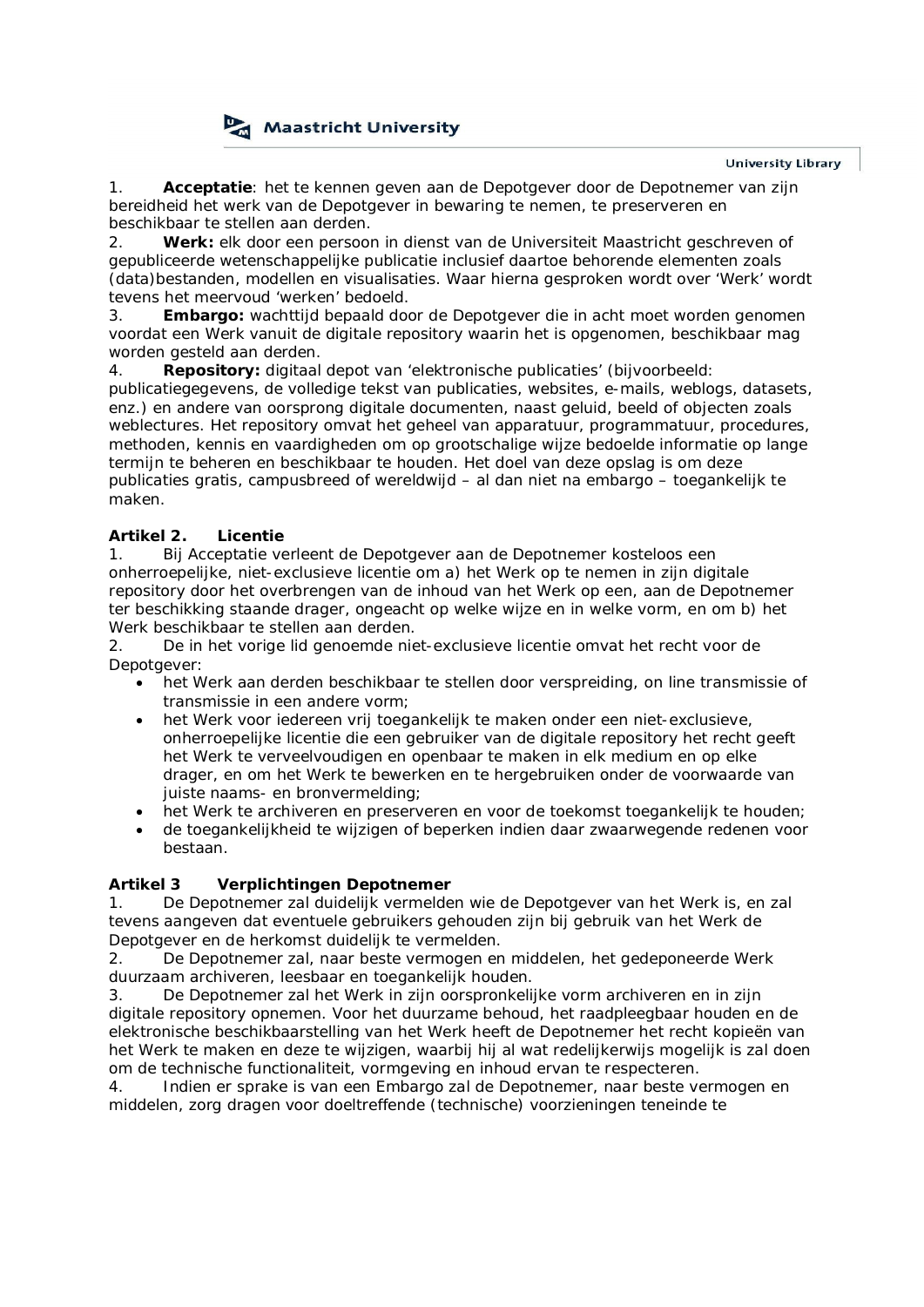

voorkomen dat onbevoegde derden (delen van) het Werk zouden kunnen opvragen en/of hergebruiken gedurende het Embargo.

# **Artikel 4 Persoonlijkheidsrechten**

1. De persoonlijkheidsrechten van de Depotgever met betrekking tot het Werk worden door deze Licentie tot deponeren niet aangetast. Meer in het bijzonder heeft de Depotgever het recht om als Depotgever van het Werk vermeld te worden en heeft hij het recht zich tegen verminking en aantasting van zijn Werk te verzetten.

2. Indien de Depotgever kan aantonen dat hij in zijn persoonlijkheidsrechten wordt geschaad door gebruik van zijn Werk door de Depotnemer krachtens deze Licentie tot deponeren, kan hij de Depotnemer verzoeken het betreffende gebruik stop te zetten. De Depotnemer zal op dit verzoek ingaan tenzij dat in redelijkheid niet van hem kan worden gevraagd met het oog op de wetenschappelijke of historische waarde van het Werk.

# **Artikel 5 Vrijwaring**

1. De Depotgever staat er jegens de Depotnemer voor in dat hij het volledige auteursen/of databankenrecht op het Werk bezit en dat hij met zijn Werk geen rechten van derden schendt.

2. De Depotgever zal de Depotnemer vrijwaren tegen aanspraken van derden betreffende het Werk, zoals onder andere inbreuk op auteurs- en/of andere rechten, portretrecht, schending van privacy en/of de Wet bescherming persoonsgegevens, belediging/smaad, onrechtmatige daad.

3. De Depotgever verklaart dat, voor het Werk dat (mede) gesponsord of gesubsidieerd werd door een andere instelling of organisatie dan Universiteit Maastricht, voldaan is aan alle verplichtingen ten aanzien van openbaarmaking en/of ook andere verplichtingen die door deze sponsor, instelling of organisatie zijn opgelegd.

# **Artikel 6 Aansprakelijkheid**

1. De Depotnemer is niet aansprakelijk voor het geheel of gedeeltelijk verloren gaan van het Werk.

2. De Depotnemer is niet aansprakelijk voor eventuele schade als gevolg van een handelen of nalaten door derden, aan wie de Depotnemer het Werk beschikbaar heeft gesteld.

# **Artikel 7 Wijzigen/Beperken toegankelijkheid Werk**

Indien daartoe zwaarwegende redenen bestaan heeft de Depotgever het recht om de Depotnemer te verzoeken, het Werk of delen daarvan tijdelijk niet beschikbaar te stellen aan derden. De Depotnemer zal in dat geval het Werk wel in de repository behouden, maar vanaf het moment van indiening van het verzoek derden niet langer toegang verschaffen tot (delen van) het Werk.

# **Artikel 8 Rechtsverhouding**

De Depotnemer is bevoegd haar exploitatierechten met betrekking tot het Werk aan een derde over te dragen, mits deze derde de door de Depotnemer aangegane verplichtingen jegens de Depotgever nakomt. Bij voornoemde overdracht is de rechtsopvolger van de Depotnemer gebonden aan deze Licentie tot deponeren.

# **Artikel 9 Meerdere Depotgevers**

Indien er sprake is van meerdere auteurs heeft de Depotgever toestemming van iedere auteur om namens hem/haar deze overeenkomst aan te gaan.

**Artikel 10 Toepasselijk recht**